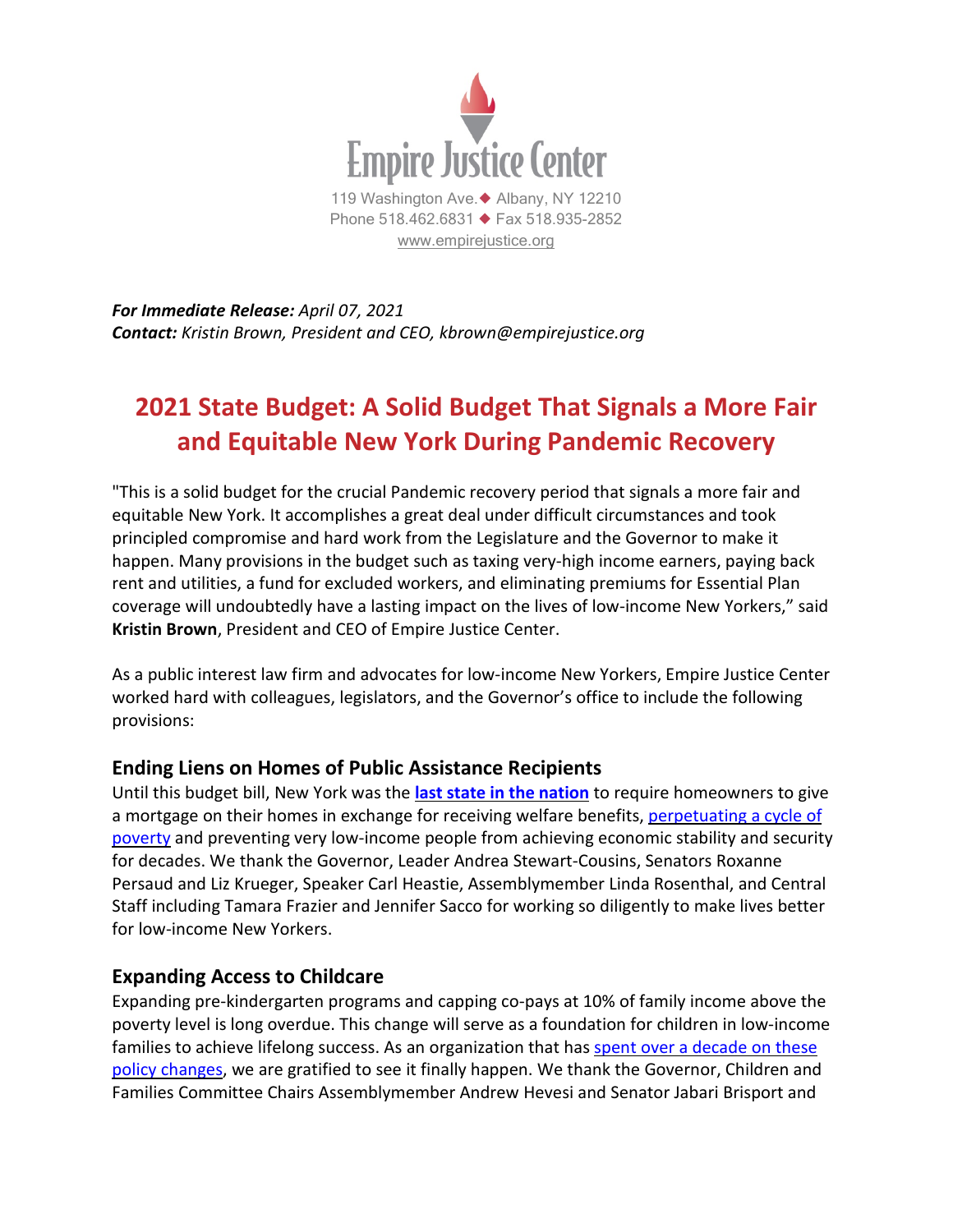their staff, including Alexa Arecchi and James Ostazewski for making New York a national leader in establishing affordable child care for working families.

#### **Funding Immigration Legal Services**

Immigrant New Yorkers are among those who have been at the frontline of the COVID-19 pandemic, often risking exposure and deportation in order to take care of loved ones and work in essential jobs. This budget provides level funding for the **Liberty Defense Project**, which provides legal services to immigrant New Yorkers, and recognizes the need for legal representation for immigrants facing unlawful detention, removal, and who are victims of trafficking. We appreciate the Governor's office, Assembly woman Catalina Cruz, Judiciary Chairs Lavine and Hoylman, Finance and Ways and Means Chairs Krueger and Weinstein for their support, and New York Immigration Coalition and the Vera Institute for leading the advocacy efforts.

# **Funding Homeowner Protection Program (HOPP)**

Mortgage delinquency rates in New York State are currently at numbers three times greater than the Great Recession. The NYS Office of the Attorney General's **[Homeowner](https://fundhopp.org/) Protection [Program](https://fundhopp.org/) (HOPP)** provides legal representation and housing counseling services to homeowners, especially those experiencing financial distress due to COVID-19. This budget recognizes the impact of the program for homeowners and communities and provides stable funding for up to three years. We commend the legislature, especially Housing Chairs Kavanagh and Cymbrowitz, Judiciary Chairs Lavine and Hoylman, Finance and Ways and Means Chairs Krueger and Weinstein, Leaders Peoples-Stokes, Stewart-Cousins, Assemblymembers Solages, Dinowitz, Senators Myrie, Ryan, Kennedy, and Speaker Heastie for championing the statewide program that serves as the first line of defense for homeowners facing foreclosures.

## **Funding for Disability Advocacy for Low Income New Yorkers (DAP)**

The **Disability [Advocacy](https://empirejustice.org/wp-content/uploads/2021/03/DAPFacts-2021.pdf) Program (DAP)** provides representation for low-income New Yorkers who have been denied federal disability benefits, which is the sole source of income for many low-income families. This budget provides level funding and will allow continued representation for low-income people during and after the COVID-19 pandemic. We are grateful to Assemblymembers Gottfried and Rosenthal, Senators Persaud and Krueger, and the Governor for championing the program.

## **Funding for Community Health Advocates (CHA)**

Navigating healthcare is one of the most complicated tasks any New Yorker can face. The **[Community](https://communityhealthadvocates.org/) Health Advocates (CHA)** help all New Yorkers understand how to use and maximize their coverage, access needed services, reduce medical debts, and address unfair denials. We are very glad to see the budget providing for slightly higher than level funding this year, recognizing CHA's efficiency and contribution to New York's economy and consumers, during a time when the COVID-19 pandemic has exposed health disparities and financial barriers across our communities. We thank the Governor's office, Chairs Gottfried and Rivera for championing these programs, and the Community Service Society for leading the advocacy effort.